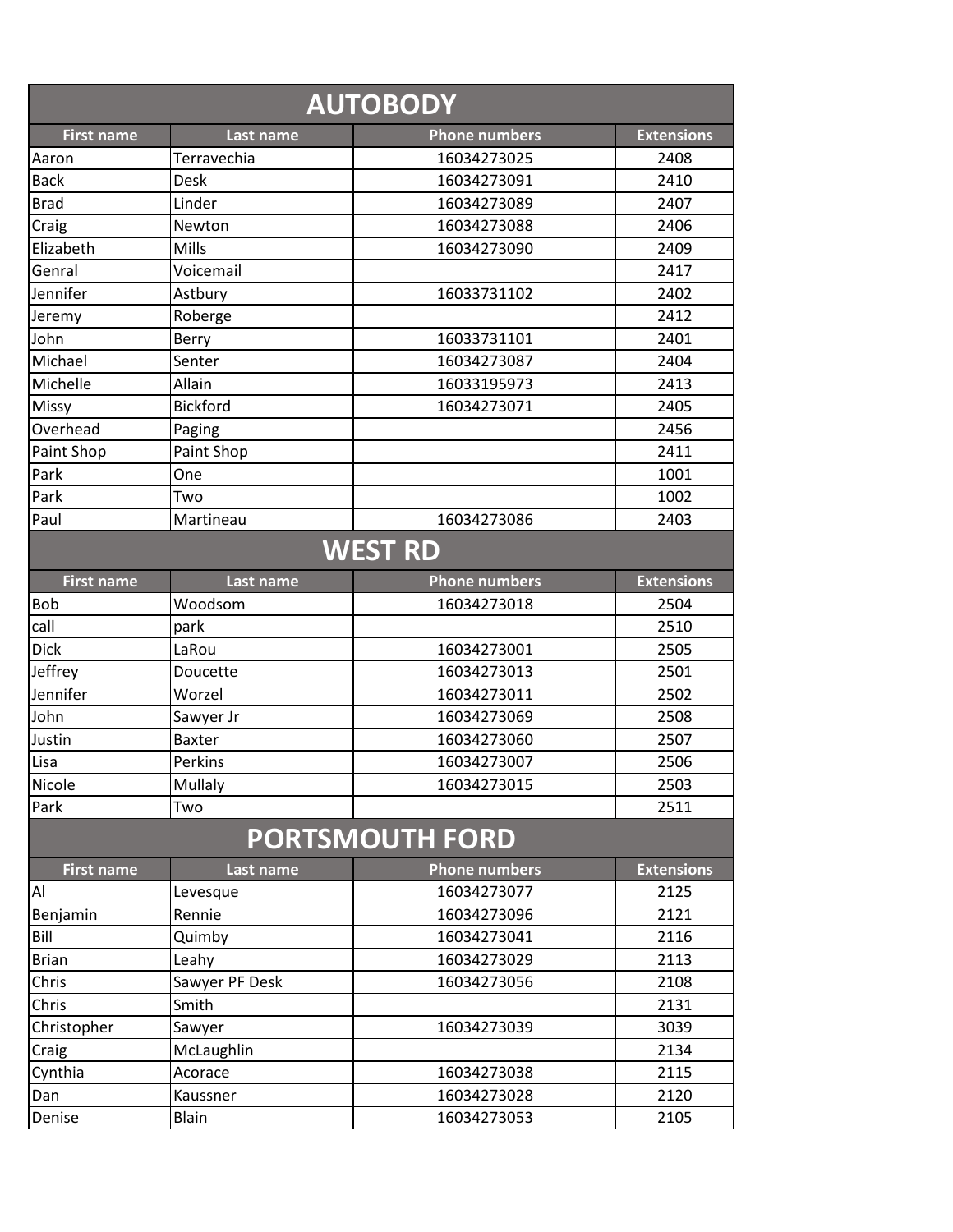| Derek              | Federico        | 6034273062             | 2103              |
|--------------------|-----------------|------------------------|-------------------|
| Eddy               | Francis         | 16034273051            | 2118              |
| General            | Voicemail       |                        | 3030              |
| Jake               | <b>Baker</b>    |                        | 2132              |
| Jason              | Drew            | 16034273065            | 2101              |
| Jeff               | Arsenault       | 6034273044             | 2117              |
| Jerald             | <b>Diggs</b>    | 16034273074            | 2126              |
| Jeremy             | Walton          | 16034273021            | 2162              |
| John               | Sawyer          |                        | 2175              |
| Jon                | <b>Broome</b>   | 16034273034            | 2130              |
| Kalib              | Bernier         | 16034273030            | 2112              |
| Kurt               | <b>Bettcher</b> | 16034273059            | 2111              |
| Lindsey            | Purington       | 16034273098            | 2128              |
| Mike               | MacDonald       | 16034273097            | 2122              |
| Mike               | Shannon         | 16034273057            | 2110              |
| Nathan             | Holmes          | 16034273075            | 2124              |
| Nicholas           | Machado         |                        | 2161              |
| Nolan              | <b>Bick</b>     | 16034273076            | 2123              |
| Parts              | Retail          |                        | 2135              |
| Parts              | Shipping        |                        | 2136              |
| Room               | Conference      |                        | 2160              |
| Russel             | Donahue         |                        | 2133              |
| Service            | Advisor 4       | 16034273073            | 2127              |
| Seth               | Duncklee        | 16034273067            | 2102              |
| Shane              | Smith           | 16034273045            | 2119              |
| Sharon             | Goecke          | 16034273049            | 2106              |
| Spare              | Service UCC     |                        | 2129              |
| spare              | spare           | 16034273099            | 2149              |
| spr                | spr4            |                        | 2144              |
| Stephen            | Carlton         | 16034273070            | 2104              |
| Stephen            | LaFrance        | 16034273047            | 2107              |
| Techs              | Quick Lane      |                        | 2139              |
| William            | Salta           | 16034273044            | 2117              |
| Yasser             | Elaziz          | 16034273037            | 2114              |
|                    |                 | <b>USED CAR CENTER</b> |                   |
| <b>First name</b>  | Last name       | <b>Phone numbers</b>   | <b>Extensions</b> |
| Aaron              | <b>Bragdon</b>  | 16034273006            | 2315              |
| <b>Back Office</b> | F&I             | 16034273094            | 2320              |
| <b>Brett</b>       | Conway          | 16034273080            | 2324              |
| Craig              | Dwyer           | 16034273024            | 2321              |
| David              | Bettinger       | 16034273078            | 2323              |
| Dept               | Parts           |                        | 2340              |
| General            | Mailbox         |                        | 3010              |
| George             | Parnell         | 16034273050            | 2309              |
| Heather            | Moreau          | 16034273035            | 2333              |
| Houle              | Benjamin        | 16033195065            | 2342              |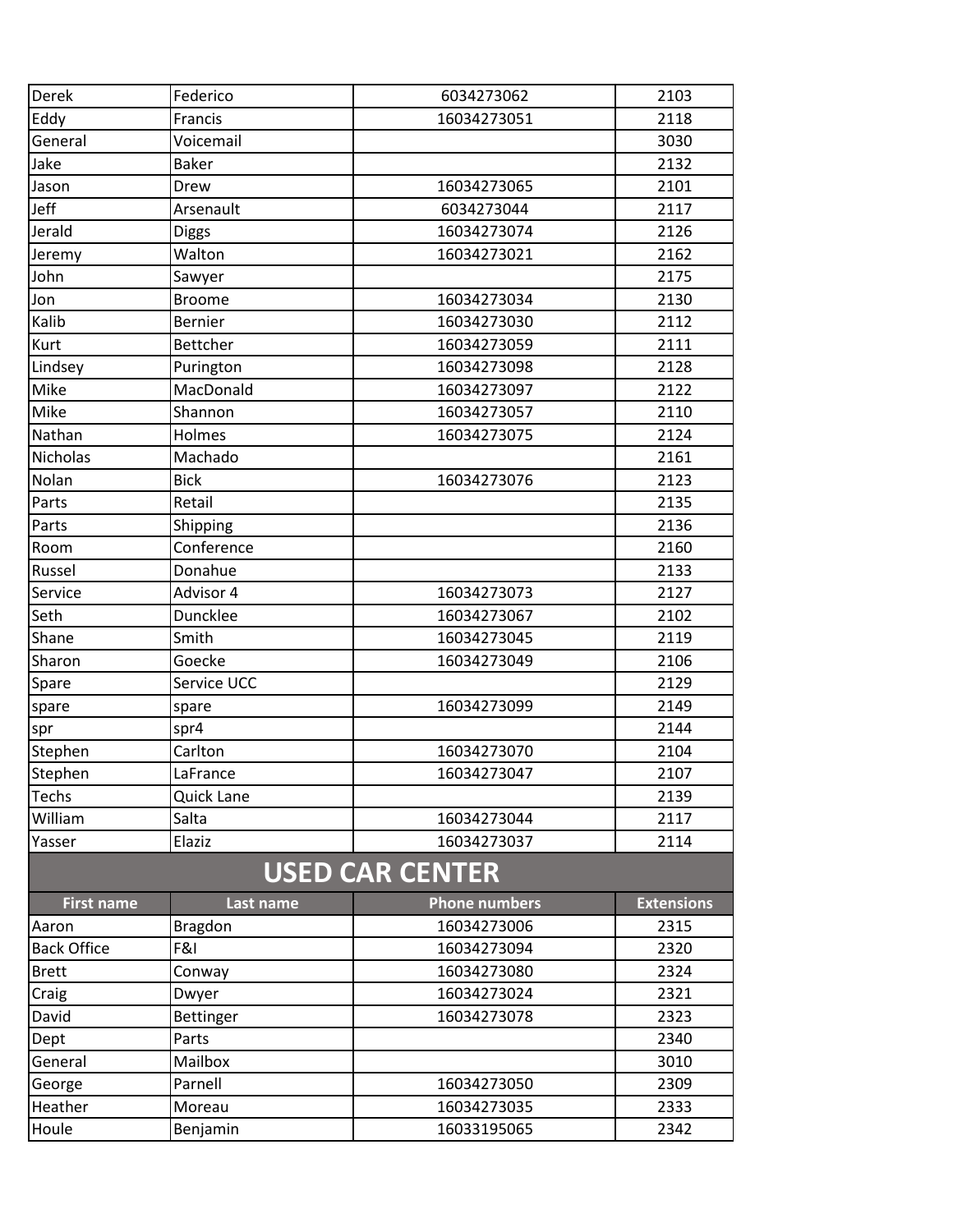| Jay                   | Jordan              | 6034273035               | 2333              |  |  |
|-----------------------|---------------------|--------------------------|-------------------|--|--|
| Jeremy                | Walton              | 16034273012              | 2312              |  |  |
| John                  | Hocking             | 16034273046              | 2301              |  |  |
| Kaila                 | Morin               | 16034273058              | 2334              |  |  |
| Katelyn               | Leonard             | 16034273082              | 2331              |  |  |
| Lynda                 | Cutter              | 16034273068              | 2304              |  |  |
| Mark                  | Murray              | 16034273092              | 2305              |  |  |
| Mark                  | Weatherby           | 16034273036              | 2322              |  |  |
| Matthew               | Sawyer              | 16034273072              | 2306              |  |  |
| <b>Nick</b>           | Sansone             | 16034273005              | 2303              |  |  |
| Paging                | User                |                          | 2399              |  |  |
| Ralf                  | Slawinski           | 16034273081              | 2330              |  |  |
| Rodney                | Mathews             | 16034273093              | 2307              |  |  |
| Room                  | Conference          | 16034273083              | 2332              |  |  |
| Samuel                | Johnson             | 16034273063              | 2308              |  |  |
| Service               | Spare               |                          | 2258              |  |  |
| Steve                 | Lombardi            |                          | 2341              |  |  |
| Thibaudeau            | Michael             | 16034273048              | 2302              |  |  |
| <b>WISCASSET FORD</b> |                     |                          |                   |  |  |
| <b>First name</b>     | Last name           | <b>Phone numbers</b>     | <b>Extensions</b> |  |  |
| Andrew                | Whittaker           | 12078820025              | 2206              |  |  |
| Anthony               | Nadeau              | 12078820022              | 2222              |  |  |
| <b>Bruce</b>          | Warren              |                          | 2232              |  |  |
| Caanan                | Foth                | 12078820024              | 2204              |  |  |
| Cashier               | Phone               |                          | 2223              |  |  |
| Chris                 | Lefebvre            | 12078820023, 12078820026 | 2201, 2226        |  |  |
| Chris                 | Richard             | 12078820027              | 2207              |  |  |
| Christopher           | Porter              | 12078820032              | 2213              |  |  |
| Colleen               | <b>Bennett</b>      | 12078829591              | 2203              |  |  |
| Customer              | Service             |                          | 2224              |  |  |
| Dave                  | Warford             | 12078820036              | 2216              |  |  |
| Dave                  | Lowrie              | 12078820031              | 2212              |  |  |
| David                 | <b>Bryer</b>        | 12078820038              | 2217              |  |  |
| Elizabeth             | Hawkes              | 12075177201              | 2227              |  |  |
| General               | Voicemail           |                          | 2276              |  |  |
| Greg                  | Neptune             | 12078820029              | 2209              |  |  |
| Jeff                  | Allen               | 12078820039              | 2218              |  |  |
| Jenny                 | Berry               | 12078820021              | 2221              |  |  |
| Jim                   | Kons                | 12078829593              | 2205              |  |  |
| John                  | Green               | 12078829594              | 2211              |  |  |
| Jon                   | <b>Brewer</b>       | 12078820034              | 2215              |  |  |
| Jon                   | Monfileto           |                          | 2233              |  |  |
| Katelynn              |                     |                          | 2228              |  |  |
| Laura                 | <b>Brodeur</b>      | 12075177200              |                   |  |  |
|                       | Russell             | 12078829434              | 2219              |  |  |
| Main<br>Matthew       | Office<br>Cavallaro | 12078820020              | 2225<br>2220      |  |  |